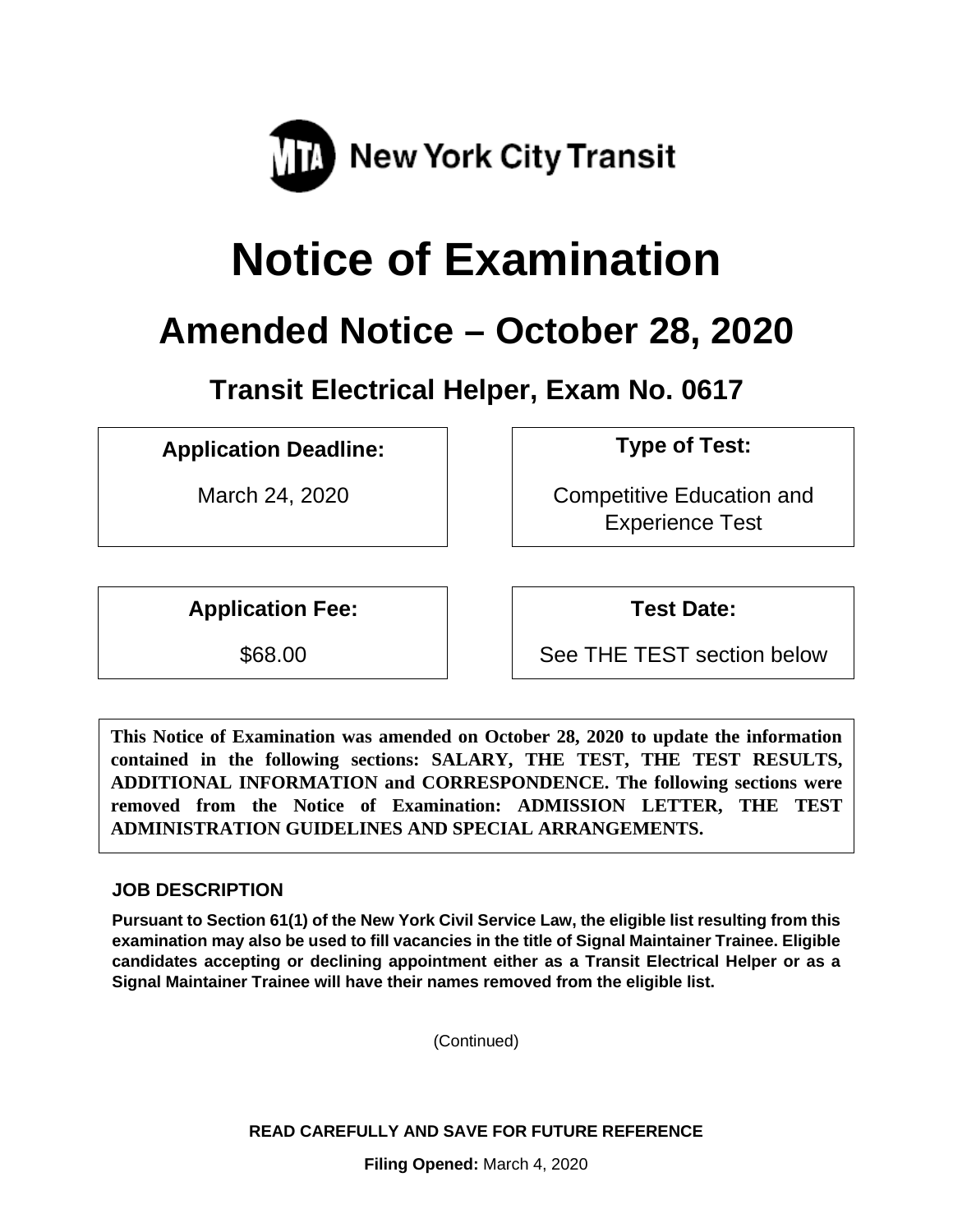# **JOB DESCRIPTION (Continued)**

**Transit Electrical Helpers**, under direct supervision, assist maintainers and supervisors in the installation, maintenance, testing and repair of electrical, electro-mechanical and electronic equipment in various MTA New York City Transit departments; Transit Electrical Helpers operate motor vehicles to and from work assignments; keep records and write reports; perform related work. Under direct supervision, Transit Electrical Helpers perform the duties indicated below in the following areas:

- 1. In Signal Maintenance, they assist Signal Maintainers and Maintenance Supervisors (Signals), with their work on railroad signal apparatuses, including signals, automatic train stops, electronic control systems, track circuit equipment, compressors, interlocking machines, and related apparatuses; and work with some materials containing asbestos.
- 2. In Lighting Maintenance, they assist Light Maintainers and Maintenance Supervisors (Lighting) in the maintenance, installation, inspection, testing, alteration and repair of lighting and related equipment.
- 3. In Electronic Equipment Maintenance, they assist Electronic Equipment Maintainers and Maintenance Supervisors (Electronic Equipment) with their work on electronic communication equipment, closed circuit televisions, control systems and equipment.
- 4. In Elevator and Escalator Maintenance, they assist Elevator and Escalator Maintainers and Maintenance Supervisors (Elevator and Escalators) with their work on elevators, escalators, electrically operated drawbridges and all related electrical and mechanical equipment.
- 5. In Ventilation and Drainage Maintenance, they assist Ventilation and Drainage Maintainers and Maintenance Supervisors (Ventilation and Drainage) in the maintenance and repair of ventilation and drainage systems, including fans, blowers, compressors, pumps, sewage ejectors and related equipment.
- 6. In Power Distribution (Third Rail) Maintenance, they assist Power Distribution Maintainers and Maintenance Supervisors (Power Distribution) with their work on contract rail power distribution systems, including positive and negative cables, rail connections, circuit breakers and related equipment.
- 7. In Electrical Power Maintenance, they assist Power Maintainers Group B, Power Cable Maintainers and Maintenance Supervisors (Electrical Power) in the maintenance and repair of mercury arc and silicon rectifiers, rotary converters, high tension switch gear, automatic relay panels and circuits, power, telephone and fiber optics cables, and auxiliary equipment and accessories; and work with materials containing asbestos, mercury and lead.
- 8. In Telephone Maintenance, they assist Telephone Maintainers and Maintenance Supervisors (Telephone) with their work on telephones, intercom systems, emergency alarms, fire alarms, cables, electronic and other communications systems and materials containing asbestos.

**Signal Maintainer Trainees,** under close supervision, receive a course of training both in the classroom and on the job, leading to qualification and competency as a Signal Maintainer in the installation, maintenance and repair of electrical and electronic equipment in the Maintenance of Way Division of the Department of Subways of MTA New York City Transit.

(Continued)

#### **READ CAREFULLY AND SAVE FOR FUTURE REFERENCE**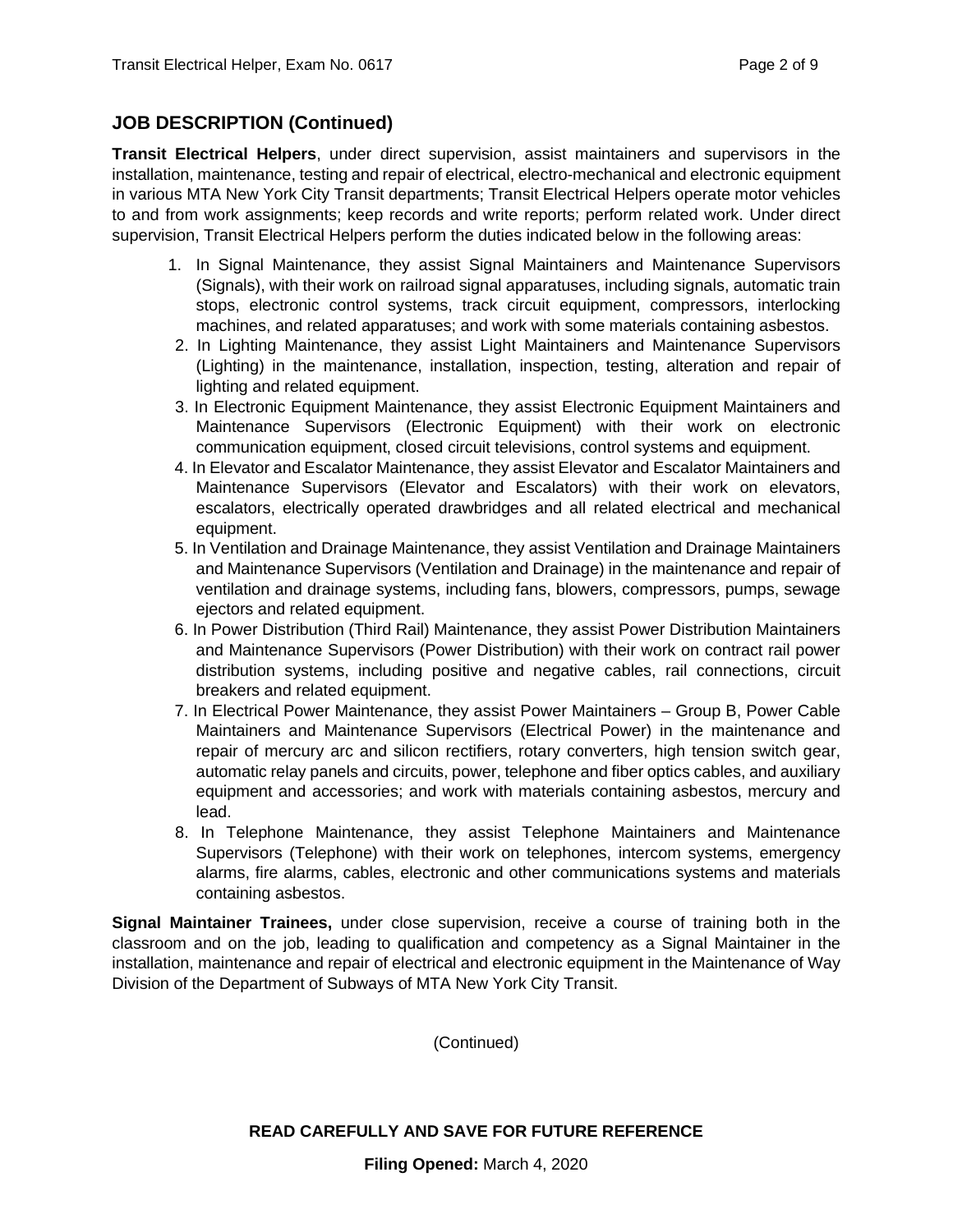#### **JOB DESCRIPTION (Continued)**

Some of the environmental conditions experienced and physical activities performed by Transit Electrical Helpers and Signal Maintainer Trainees are: climbing and descending ladders and stair ways; walking on and between catwalks and roadbeds; hearing audible signals such as alarms bells, train whistles and horns; working in confined areas; lifting and carrying heavy material and equipment; observing colored light signals in tunnels, on elevated tracks, and on open-cut road beds; differentiating color-coded wires, and working outdoors in all weather conditions.

**Transit Electrical Helpers** in Electrical Power Maintenance may work in the presence of infectious and biological waste.

**Special Working Conditions:** Transit Electrical Helpers and Signal Maintainer Trainees may be required to work various shifts including nights, Saturdays, Sundays and holidays.

(This brief description does not include all of the duties of this position.)

# **SALARY AND BENEFITS**

- 1. The current minimum salary for Transit Electrical Helpers working in Electrical Power Maintenance is \$22.89 per hour for a 40-hour week increasing to \$32.71 in the sixth year of service.
- 2. The current minimum salary for Transit Electrical Helpers working in other subdivisions is \$22.38 per hour for a 40-hour week increasing to \$31.98 in the sixth year of service.
- 3. The current minimum salary for Signal Maintainer Trainee is \$23.66 per hour for a 40-hour week. Upon advancement to the title of Signal Maintainer, the salary is expected to increase to \$39.47 per hour for a 40-hour week (based on the current minimum salary).

These rates are subject to change. The benefits of these positions include, but are not limited to, night and weekend differentials, paid holidays, vacation and sick leave, a comprehensive medical plan and a pension plan.

#### **HOW TO QUALIFY**

**Experience Requirements** must be met by **the last day of the Application period. Education Requirements** must be met by **June 30, 2020:** 

- 1. Two years of full-time satisfactory experience as a helper in the electrical, electronic, or electromechanical fields in the maintenance, repair, testing, construction or installation of electrical equipment; or
- 2. Graduation from a trade school or technical school, with a major course of study in electrical, electronic, or electro-mechanical technology, or a closely related field, totaling 600 hours; or
- 3. Graduation from a vocational high school with a major course of study in electrical, electronic, or electro-mechanical technology, or a closely related field; or
- 4. An Associate degree or higher degree in electrical, electronic, or electro-mechanical technology or a closely related field from an accredited college or university.

(Continued)

#### **READ CAREFULLY AND SAVE FOR FUTURE REFERENCE**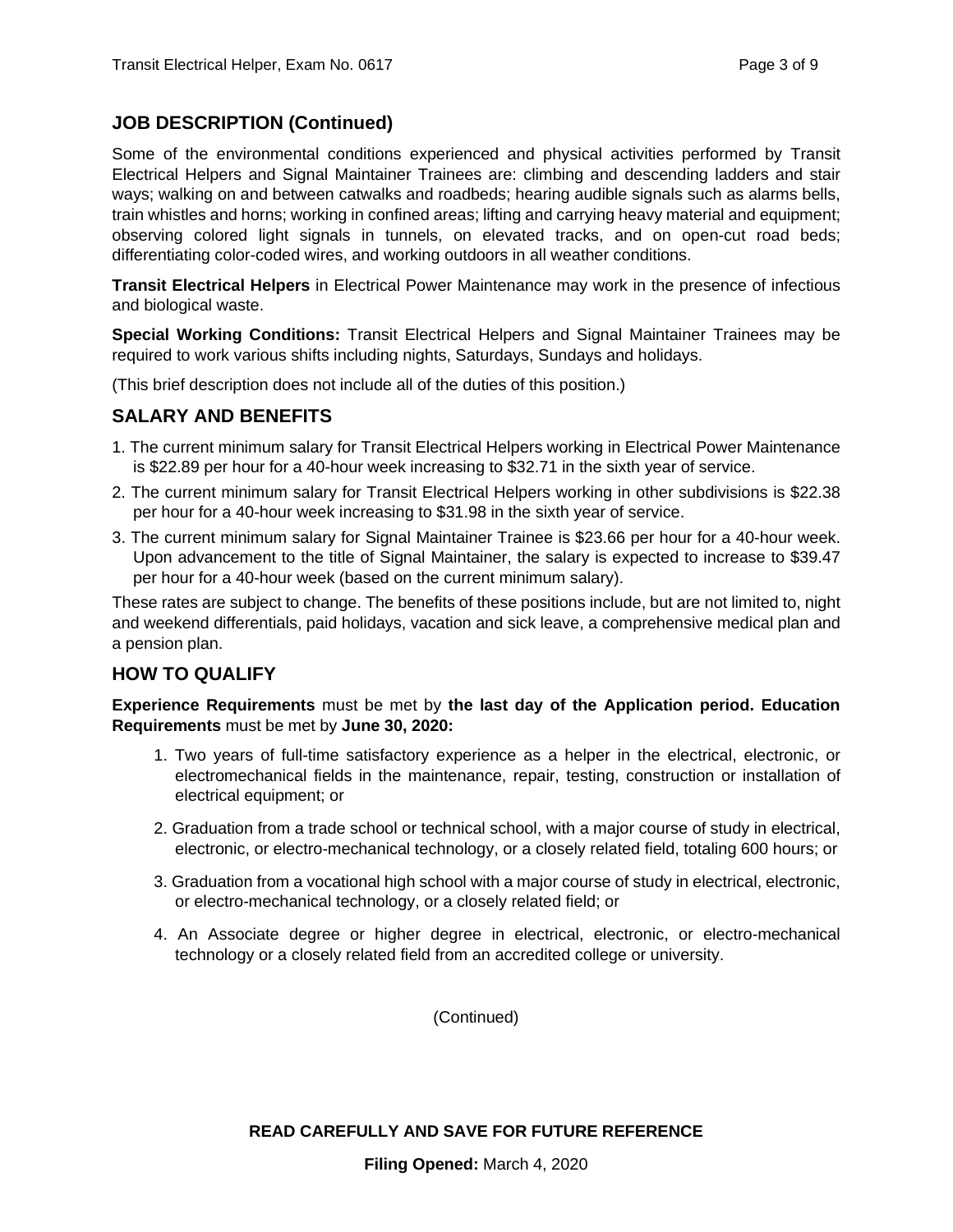# **HOW TO QUALIFY (Continued)**

The high school, vocational high school, technical school, or trade school must be approved by a State's Department of Education or a recognized accrediting organization. The college or university must be accredited by regional, national, professional or specialized agencies recognized as accrediting bodies by the U.S. Secretary of Education, and by the Council for Higher Education Accreditation (CHEA).

Qualifying part-time experience will be credited on a pro-rated basis.

**Foreign Education Fact Sheet (required only if you need credit for your foreign education for this examination):** If you were educated outside the United States, you must have your foreign education evaluated to determine its equivalence to education obtained in the United States. The services that are approved to make this evaluation, as well as instructions on how to submit this evaluation are listed in the *Foreign Education Fact Sheet* included with your application packet. When you contact the evaluation service, ask for a "document-by-document" (general) evaluation of your foreign education. Your foreign education evaluation **must** be submitted directly to NYC Transit's Examinations Unit by the service completing the evaluation. Foreign education evaluations received directly from applicants will **not** be accepted. You can also access the *Foreign Education Fact Sheet*  on our website at [http://web.mta.info/nyct/hr/forms\\_instructions.htm.](http://web.mta.info/nyct/hr/forms_instructions.htm)

**Note:** If you have earned a higher-level degree in the United States that supersedes the level of education required to meet the qualification requirements, you do not need to submit a foreign education evaluation. However, you must indicate that you have completed the higher-level degree in the United States; proof of acceptance into an academic program or school is not sufficient to determine satisfactory equivalency.

# **REQUIREMENTS TO BE APPOINTED**

**Driver License Requirement:** At the time of appointment, you must have a motor vehicle driver license valid in the State of New York with no disqualifying restrictions that would preclude the performance of the duties of this title. If you have serious moving violations, a license suspension or an accident record, you may be disqualified. This license must be maintained for the duration of your employment in the title.

**Drug Screening Requirement:** You must pass a drug screening in order to be appointed, and if appointed, you will be subject to random drug and alcohol tests for the duration of your employment. Additionally, if you have tested positive on a drug or alcohol test or had a refusal to test during preemployment or while employed by a Federal DOT-regulated employer during the applicable period, you must have completed the Substance Abuse Professional (SAP) evaluation, referral and education/treatment process required by federal law in order to be appointed to this safety-sensitive position.

**Medical Requirement:** Medical guidelines have been established for the positions of Transit Electrical Helper, Signal Maintainer Trainee and Signal Maintainer. You will be examined to determine whether you can perform the essential functions of the position. Where appropriate, a reasonable accommodation will be provided for a person with a disability to enable him or her to perform the essential functions of the job.

**Residency:** New York City residency is not required for this position.

**English Requirement:** You must be able to understand and be understood in English to perform the duties and responsibilities of the position.

(Continued)

#### **READ CAREFULLY AND SAVE FOR FUTURE REFERENCE**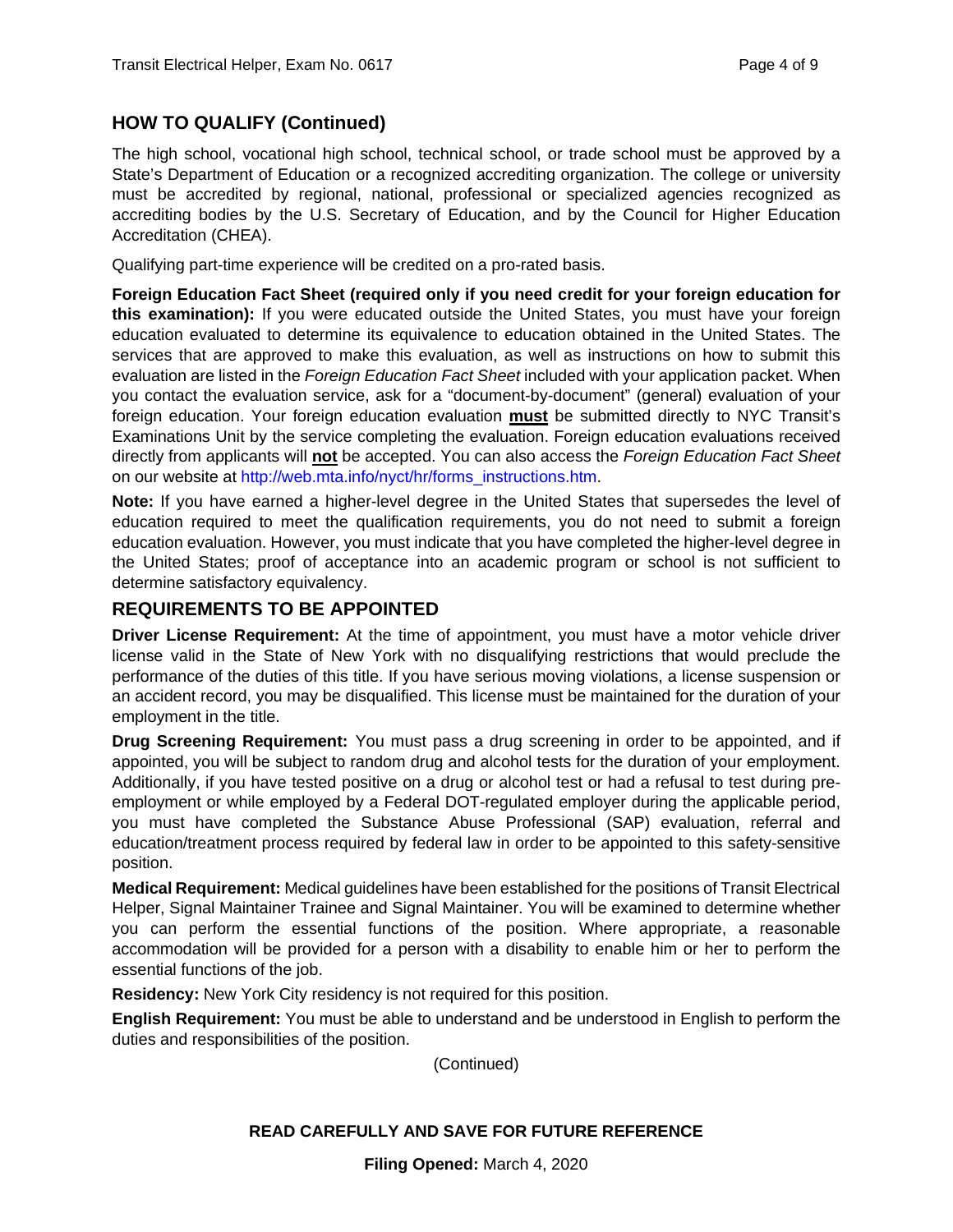# **REQUIREMENTS TO BE APPOINTED**

**Proof of Identity:** Under the Immigration Reform and Control Act of 1986, you must be able to prove your identity and your right to obtain employment in the United States prior to employment with MTA New York City Transit.

**Qualifying Multiple-Choice Test:** If you pass the education and experience test, you will be scheduled to take the qualifying multiple-choice test described in THE TEST section below as vacancies occur. However, based on the projected number of vacancies, it is possible that not all candidates who pass the education and experience test will be scheduled for the qualifying multiplechoice test.

**Qualifying Safety Proficiency Assessment:** If you pass the education and experience test and the qualifying multiple-choice test, you will be scheduled to take the qualifying safety proficiency assessment as vacancies occur. However, based on the projected number of vacancies, it is possible that not all candidates who pass the education and experience test and qualifying multiple-choice test will be scheduled for the qualifying safety proficiency assessment. A score of 70% is required to pass the qualifying safety proficiency assessment. In the qualifying safety proficiency assessment, you will be required to demonstrate the following abilities:

- **Oral Comprehension** The ability to understand spoken English words and sentences.
- **Oral Expression** The ability to use English words or sentences in speaking so others will understand.

# **HOW TO OBTAIN AN APPLICATION**

The MTA Exam Information Center, located in the lobby of 180 Livingston street, Brooklyn, NY 11201, is currently closed. Exam-related questions can be emailed to [examsunit@nyct.com](mailto:examsunit@nyct.com) or mailed to the address in the "Correspondence" section of this Notice of Examination.

# **HOW TO SUBMIT AN APPLICATION AND PAY THE APPLICATION FEE**

If you believe you meet the requirements in the "How to Qualify" section, submit an application online. *Applications* will **not** be accepted in person.

#### **Online Applications:**

- 1. If you are not an active MTA employee, apply using [www.mymta.info/exams](http://www.mymta.info/exams) by the last day of the application period (Active MTA employees can apply using the "BSC" employee portal at [www.mymta.info\)](http://www.mymta.info/). Note: The application system may not function properly with mobile devices or tablets. For best results when applying, please use Internet Explorer, open a new window, and avoid having multiple tabs open in the same window.
- 2. To apply, log into your existing account, or create an account if you do not yet have one.
- 3. Follow the steps to submit an application.
- 4. A confirmation number will appear on the same page after submitting your application (Save this number for future reference).
- 5. Below the confirmation number, a Pay Examination Fee button will appear for you to click to open the payment page.

(Continued)

#### **READ CAREFULLY AND SAVE FOR FUTURE REFERENCE**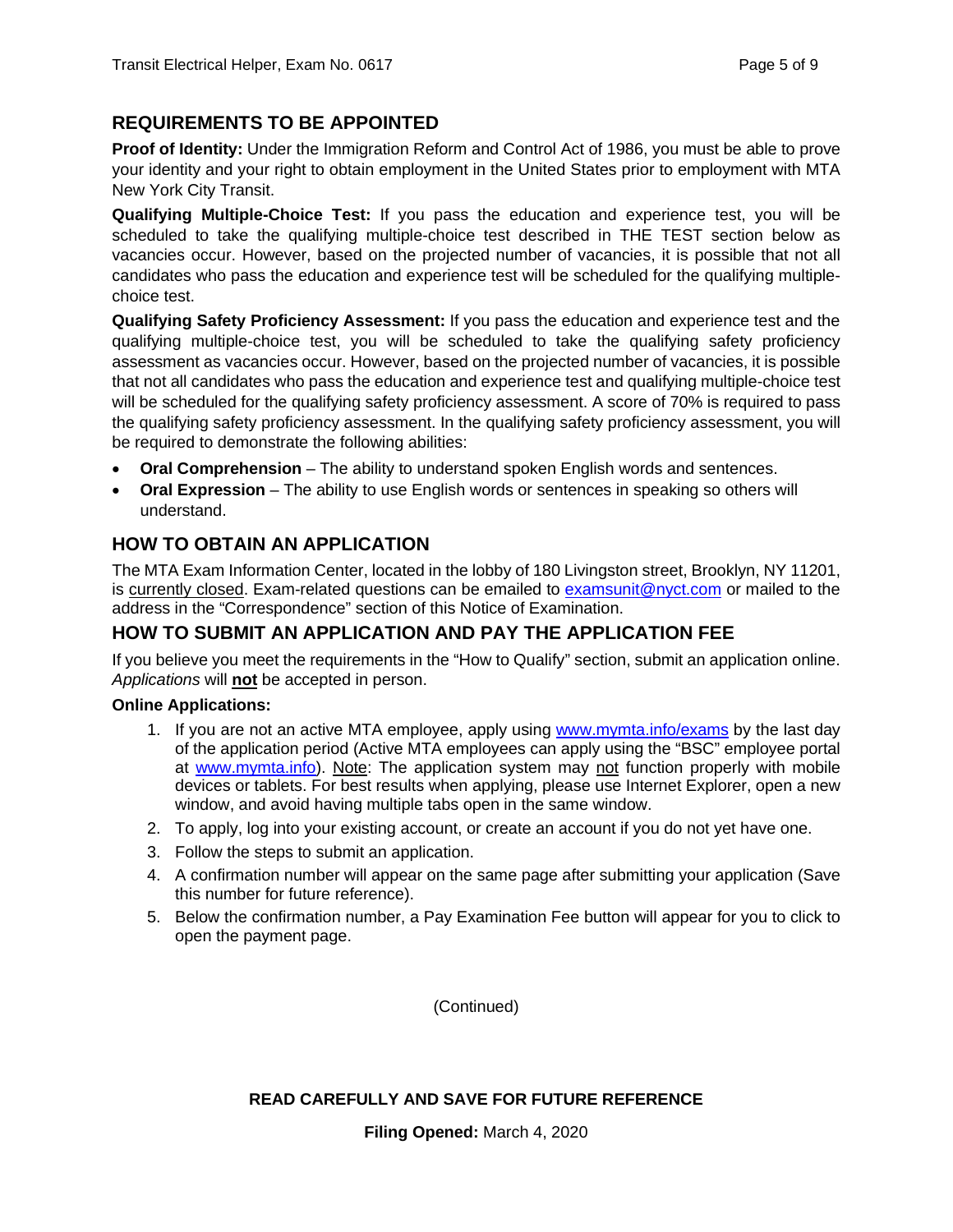# **HOW TO SUBMIT AN APPLICATION AND PAY THE APPLICATION FEE (Continued)**

- 6. A major credit card or a bank card associated with a bank account must be used when paying the application fee, and this fee will appear on your credit or bank card statement as "MTA NYCT Exam Fee." Note: Disputing the application fee could result in removal from this examination, and it might affect your ability to apply online for any future examinations.
- 7. You will be sent a confirmation email after you submit payment for the application fee (Save this email for future reference). Note: If you have trouble paying the application fee online, Please refer to the Online Payment Tutorial here: [http://web.mta.info/nyct/hr/forms\\_instructions.htm](http://web.mta.info/nyct/hr/forms_instructions.htm)

IMPORTANT: Your application submission confirms that you have read this Notice of Examination, including any dates and the requirements.

**Application Fee:** This fee is generally not refundable. Under special circumstances, you may be entitled to a refund. You should refer to the Department of Citywide Administrative Services ("DCAS") General Exam Regulations to determine if you are entitled to a refund prior to requesting a refund. You can refer to the bottom of the last page of the Notice of Examination for instructions on how to obtain a copy of the DCAS General Exam Regulations.

# **THE TEST**

You will be given a competitive education and experience test and a qualifying multiple-choice test. A score of at least 70% is required to pass the competitive education and experience test. Your score on the competitive education and experience test will be used to determine your place on the eligible list.

Your test score will be based on your education and experience as determined by the Education and Experience Form that will be emailed to you. You will receive a score of 70 points for meeting the education and experience requirements listed in the "How to Qualify" section above.

To receive additional points, you must have supplemental experience performing one or more of the tasks shown below. This experience must be in addition to the experience requirement listed in the "How to Qualify" section above.

- 1. Assisting Maintainers and supervisory employees in the installation, maintenance, testing and repair of electrical, electro-mechanical and electronic equipment
- 2. Inspecting components, parts and equipment for cleanliness, damage, and defects to ensure proper functioning and compliance with standards or regulations
- 3. Examining electrical units for loose connections and broken insulation
- 4. Utilizing electrical theory to detect equipment malfunctions

| If you have supplemental experience of:     | Your score will be: |
|---------------------------------------------|---------------------|
| One year to two years and eleven months     | 80                  |
| Three years to four years and eleven months | 90                  |
| Five or more years                          | 100                 |

(Continued)

# **READ CAREFULLY AND SAVE FOR FUTURE REFERENCE**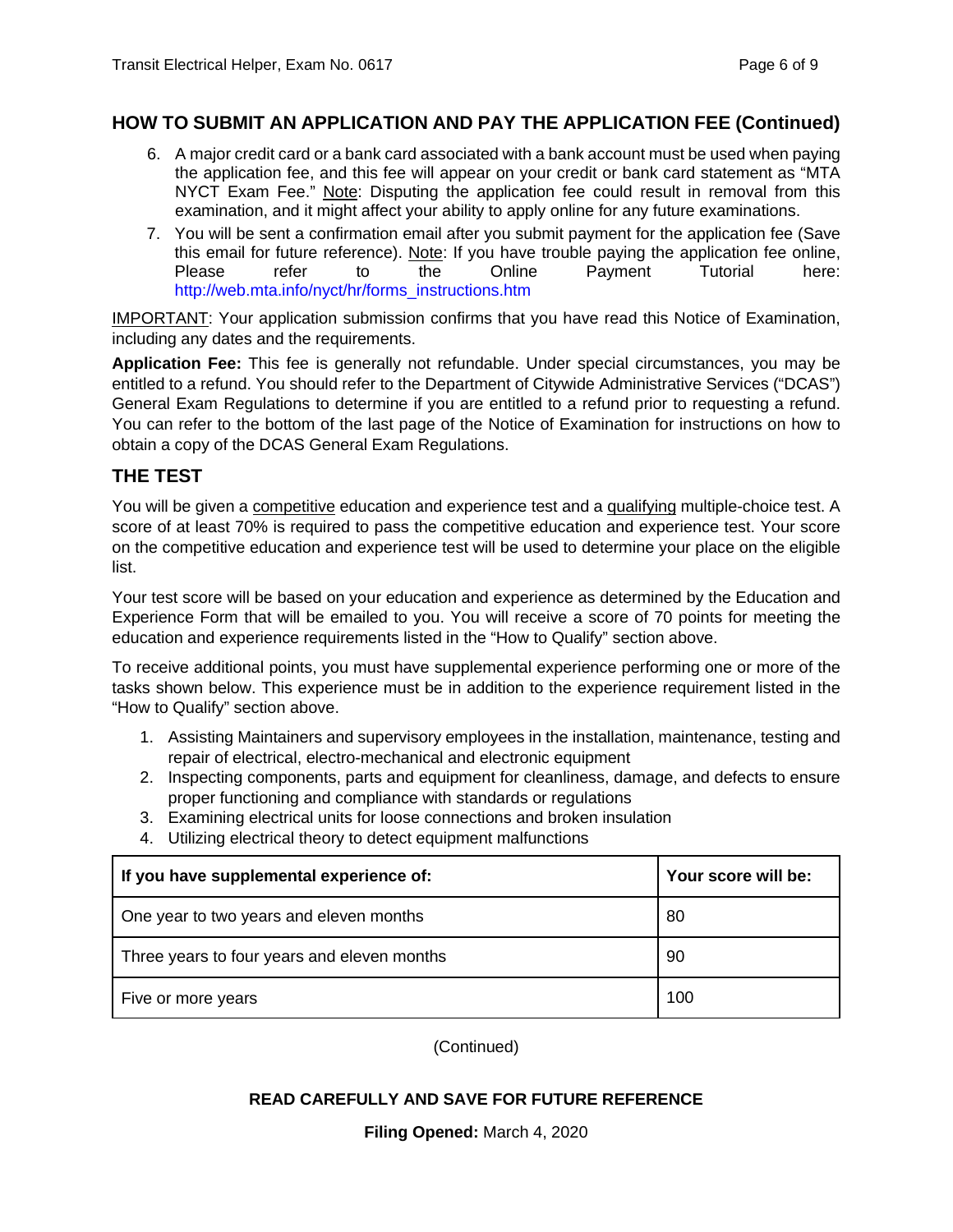# **THE TEST (Continued)**

Veterans' or Disabled Veterans' Credit will be granted only to eligible passing candidates who request that they be applied. Veterans' or Disabled Veterans' Credit should be requested at the time of application but **must** be requested before the date the eligible list is established. Claims for Veterans' or Disabled Veterans' Credit cannot be made once the eligible list is established.

If your name is on the eligible list, you may be scheduled to take a qualifying multiple-choice test as vacancies occur. Based on the projected number of vacancies, it is possible that not all candidates who are on the eligible list will be scheduled for the qualifying multiple-choice test. You must receive a passing score of at least 70% on the qualifying multiple-choice test to continue in the employment process.

It is expected that candidates who pass the competitive education and experience test will be invited to take the qualifying multiple-choice test beginning in the Autumn of 2021. The qualifying multiplechoice test may include questions that require the use of any of the following abilities:

**Written Comprehension** – The ability to understand written sentences or paragraphs. Example: Understanding written bulletins released by MTA New York City Transit.

**Written Expression** – The ability to use English words or sentences in writing so others will understand. Example: Writing incident reports regarding unusual occurrences.

**Deductive Reasoning** – The ability to apply general rules to specific problems to come up with logical answers. It involves deciding if an answer makes sense. Example: Applying MTA New York City Transit rules and regulations to situations to determine the appropriate action that must be taken.

**Information Ordering** – The ability to follow correctly a rule or set of rules to arrange things or actions in a certain order. The rule or sets of rules used must be given. The things or actions to be put in order can include numbers, letters, words, pictures, procedures, sentences, and mathematical or logical operations. Example: Following a step-by-step procedure to connect a cable to the third rail for power.

**Number Facility** – The ability involving the degree to which adding, subtracting, multiplying, and dividing can be done quickly and correctly. Example: Performing mathematical calculations using track markers to determine the current work location on the track.

# **THE TEST RESULTS OR NOTICE OF PROPOSED DISQUALIFICATION**

If you pass the competitive education and experience test, your name will be placed in final score order on an eligible list and you will be given a list number. You will be notified by mail of your results. If you meet all the requirements and conditions, you will be considered for appointment when your name is reached on the eligible list. If you are marked "Not Qualified," you will be mailed a Notice of Proposed Disqualification.

# **ADDITIONAL INFORMATION**

**Probationary Period:** The probationary period for **Transit Electrical Helper** is one year.

**Signal Maintainer Trainee Appointment Conditions:** Signal Maintainer Trainee is a trainee class of positions subject to Rule 5.8.1 of Personnel Rules and Regulations of the City of New York, with a probationary period of 12 months; however, the Trainee service and corresponding probationary period may be extended to a maximum of 18 months. Upon satisfactory completion of the Trainee service and corresponding probationary period, permanent employees in this class of positions will advance, without further examination, to the title of Signal Maintainer.

(Continued)

# **READ CAREFULLY AND SAVE FOR FUTURE REFERENCE**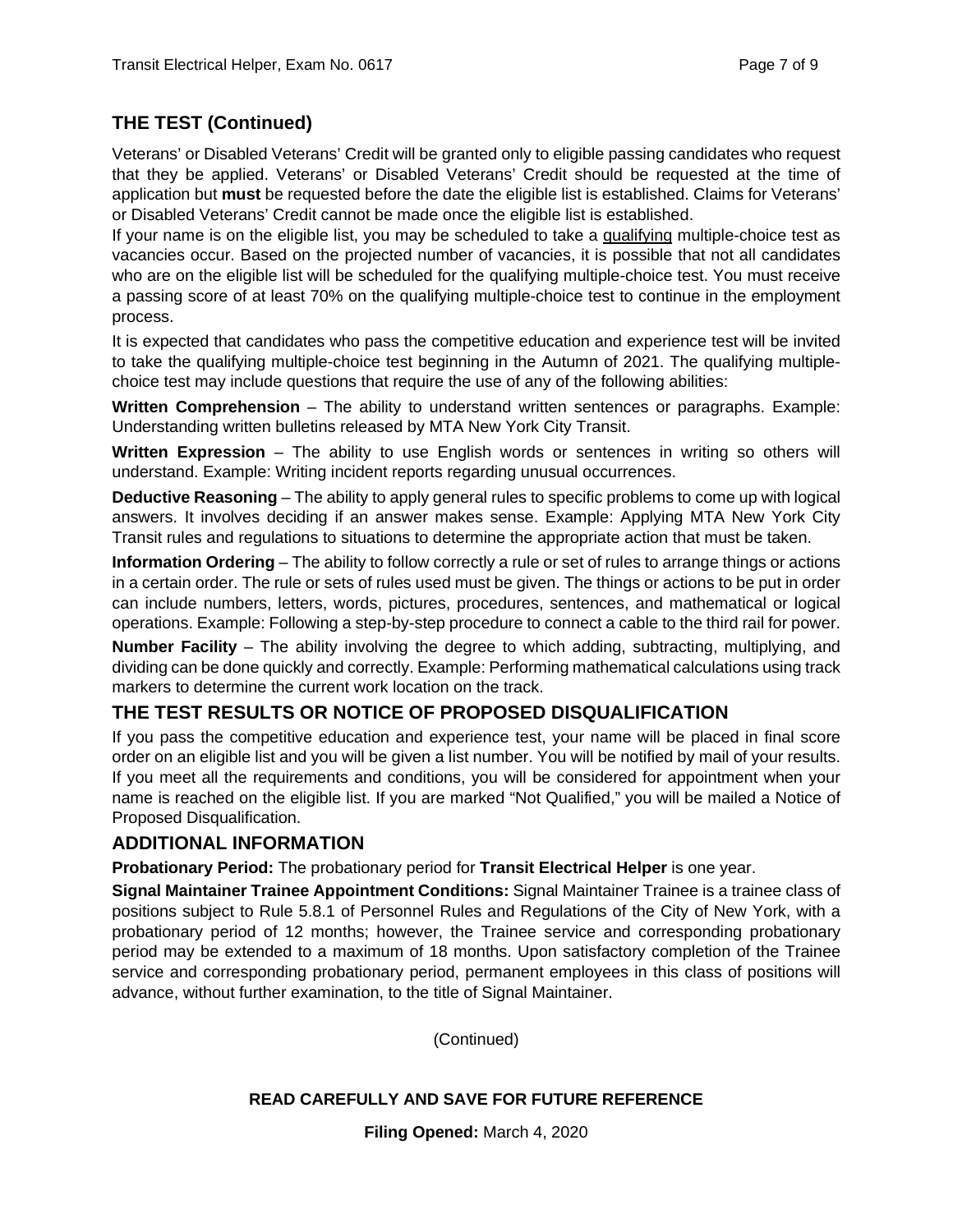# **ADDITIONAL INFORMATION (Continued)**

**Selective Certification for Education, Special Experience and Licensure:** If you have the education, experience or license listed below, you may be considered for appointment to positions requiring this education, experience or licensure through a process called Selective Certification. If you qualify for Selective Certification, you may be given preferred consideration for positions requiring this education, experience or licensure. If you have qualifying education, experience or licensure, as listed below, answer the questions accordingly on the Education and Experience Form that will be emailed to you. Your education, experience and/or licensure will be verified by MTA New York City Transit at the time of consideration for appointment.

- **1. Selective Certification for Education or Experience in the Mass Transportation Industry (MTI):** You must meet the conditions in "A" or "B" below.
	- A**. Education:** When meeting the education requirements in the "How to Qualify" section above, you must have attended a specialized program that focused on electrical, electronic, or electro-mechanical technology in the mass transportation industry; or
	- B**. Experience:** When meeting the experience requirements in the "How to Qualify" section above, you must have worked as a helper performing repairs or maintenance on electrical, electronic or electro-mechanical equipment in the mass transportation industry.

**2. Selective Certification for Commercial Driver License (CDL**): If you qualify for this Selective Certification, you may be given preferred consideration for such positions in Electrical Power Maintenance. To qualify for this Selective Certification, you will be required to possess at the time of appointment either:

- A. A Class B Commercial Driver License valid in the State of New York with endorsement for hazardous materials and no disqualifying restrictions; or
- B. A Motor Vehicle Driver License valid in the State of New York and Learner's Permit for a Class B Commercial Driver License valid in the State of New York.

If you qualify under "2B" above, you will be appointed subject to receipt of a Class B Commercial Driver License valid in the State of New York with an endorsement for hazardous materials within six months of appointment. For all appointments through Selective Certification, the Class B Commercial Driver License valid in the State of New York with an endorsement for hazardous materials and no disqualifying restrictions must be maintained for the duration of employment in the Electrical Power Maintenance Group. If you have serious moving violations, license suspension or an accident record you may be disqualified.

**Commercial Motor Vehicle Driving Experience in the Military or New York National Guard:** If you are an active member or former member (discharged in the past year) of the military or New York National Guard and have experience driving a Commercial Motor Vehicle in the military or New York National Guard, you may be eligible for a waiver of the New York State commercial driving skills test through the New York State Department of Motor Vehicles. If you believe that you may be eligible for this waiver, you must apply for the waiver through the New York State Department of Motor Vehicles.

The above Selective Certification requirements may be met at any time during the duration of the list. If you meet this requirement at some future date, please submit a request by mail to the address in the correspondence section below. Please include the examination title and number, your social security number, and the Selective Certification you are requesting in your correspondence.

# **READ CAREFULLY AND SAVE FOR FUTURE REFERENCE**